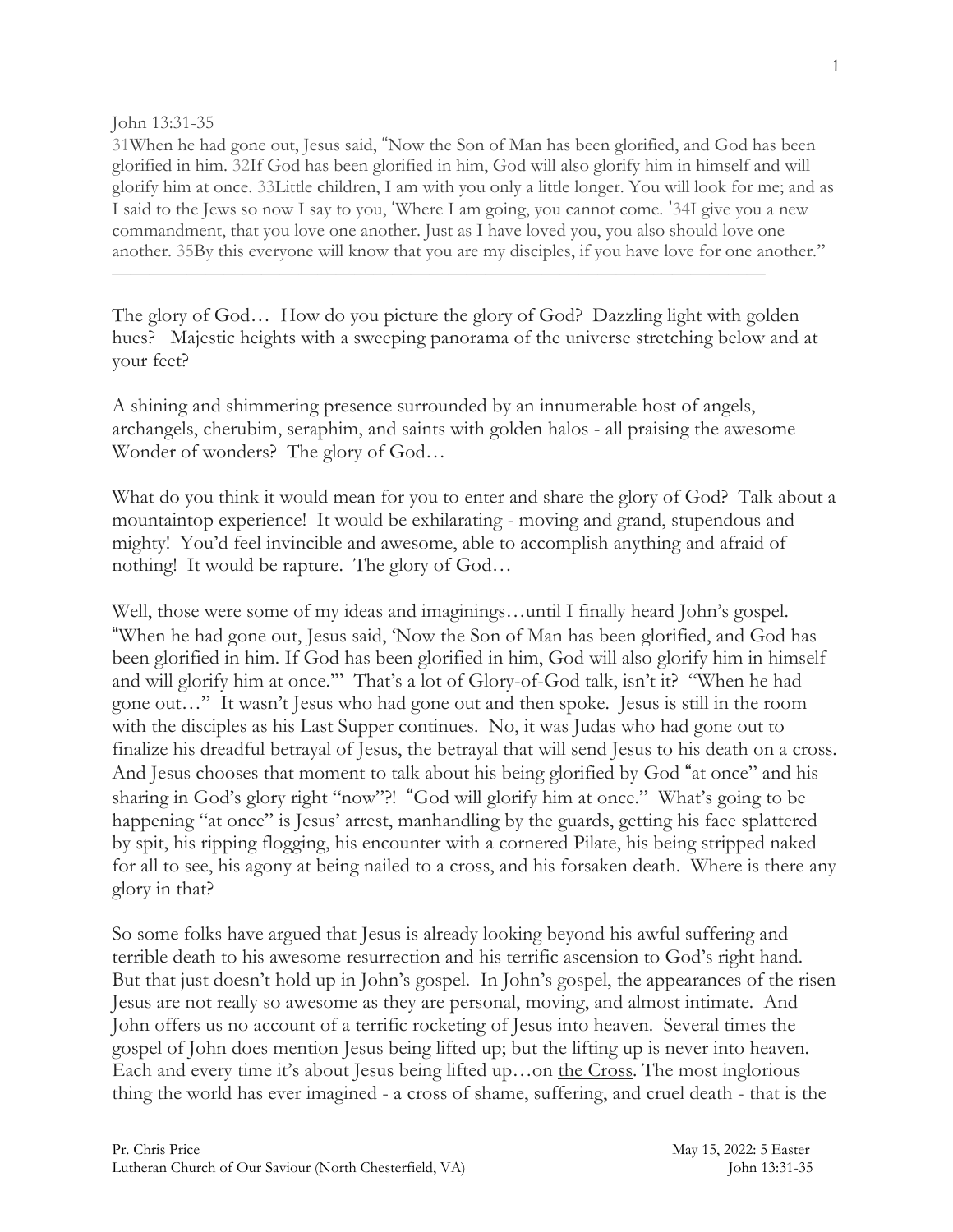glory of God! And it is so different from what we would imagine or expect! But just this is the profound message of John's gospel. When Jesus is lifted up on a cross, God is glorified and Jesus is sharing the full glory of God! The Cross is the Glory of God!

Whoa! All of us have trouble wrapping our minds around this. I don't know if I'll ever be able to fully understand or embrace this gospel truth: the Cross is the Glory of God. Jesus' Cross is not what had to be endured in order to gain the glory; Jesus' Cross is the Glory of God! The resurrection does not supersede the Cross; it validates the Cross of Jesus as the Glory of God. The risen Christ has scars that forever glorify the Crucified Christ. And nobody understood this more than did Martin Luther.

For Luther, God is above all else a God of grace, a God of unbelievable love. And God is such a God of grace and love only through what happened on the Cross of Jesus. The Son of God literally gave his all, even his last dying breath, to be and fulfill God's terrible love for the world.

In John's gospel, Jesus' last words are, "It is finished!" - but not in the sense of his being done for, but in the sense of "It is accomplished; it is completed," this utter love of God for the world, you, and me. The Cross is the eternal Glory of the God of Love. Love - utter, exhausting, pained, self-sacrificing, and final - Love is the Glory of God.

"Love." Well, I've used the word, which is something I find myself avoiding in many sermons, and not because I have anything against the love of God. But I have a lot of trouble with the world in which we now live…because it's a world that no longer knows what it means by "love." Ours is a world that readily confuses loving and liking. "I love chocolate. I love the beach. I love winning." So what is being communicated when we finally get around to saying, "I love you"? In too much of the latest tinkering with our liturgy, and in too much of the sermons proclaimed in our churches, I know pastors are trying to say that God loves us; but what they end up communicating is how God almost has to like us. At least that's how this world is hearing what they say. And it's a disaster for the proclamation of God's love. Do you think Jesus liked us and the world as we were taking his life away in such pain, shame, and unbelief? Folks, I'm not sure God *likes* us at all. But I am convinced God *loves* us all, and only because of that Cross…which is the Glory of God.

"Non-judgmental love…" That's quite a popular concept in our day, and a term that's used to tell us what true love should be like. But I just have real problems with that term "nonjudgmental love." To be honest, my mother taught me that non-judgmental love is an oxymoron, a self-contradiction. I cannot think of a time when I did not know that my mother loved me. But I also can not think of a time when she did not feel compelled to share with me her judgments…about my behavior, about what might be good for me to change or to try, and about how I was coming across to others - and to her! Her judgments were not always painless to receive, let me tell you! But what was almost always clear to me was that she was making those judgments about my life because she loved me, because I mattered so much to her. Her judgments were not conditions for her to love me, or for me